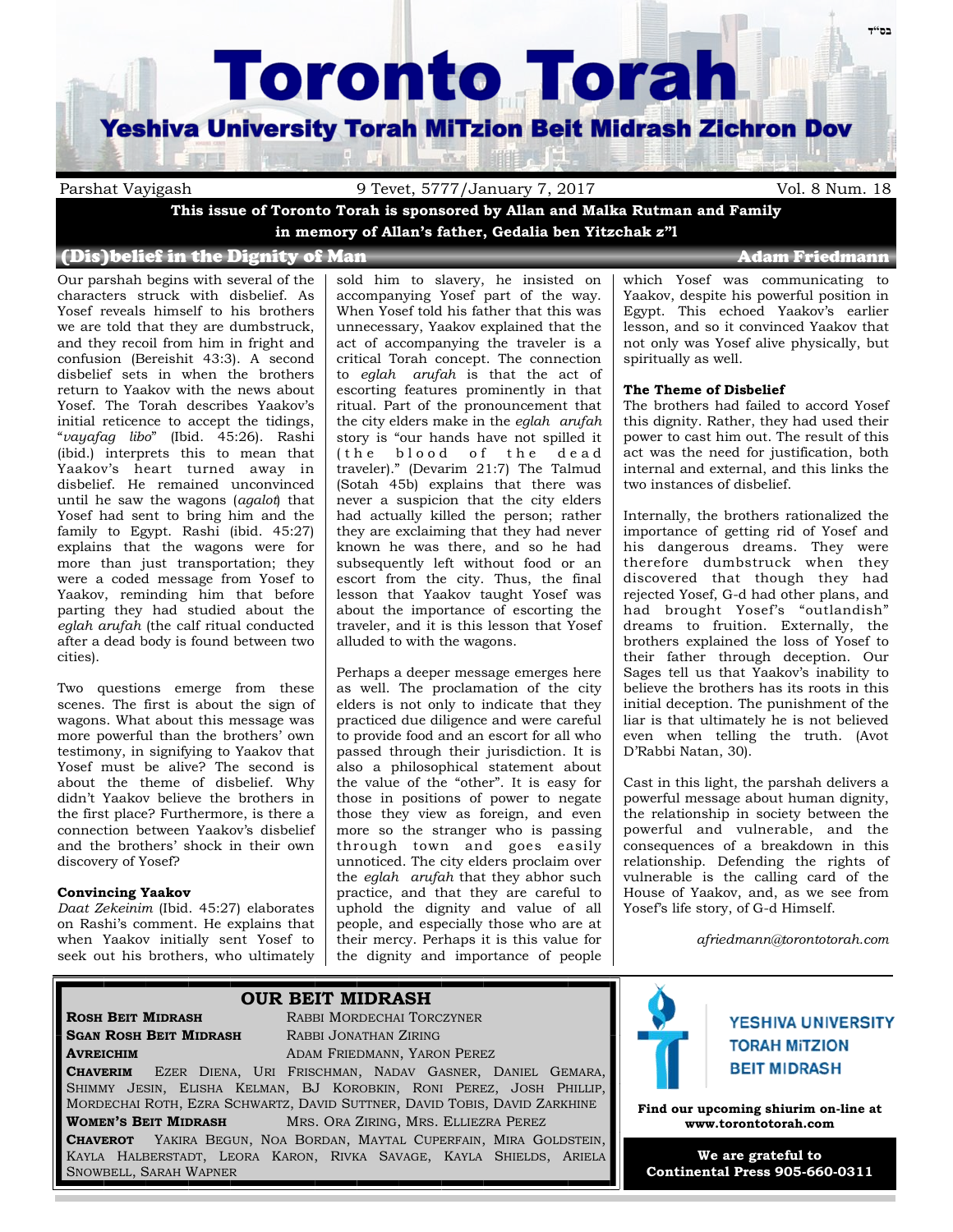## Book Review: A World Built, Destroyed and Rebuilt

#### **A World Built, Destroyed and Rebuilt Moshe Maya (trans. Karen Fish) Ktav Publishing House, 2004**

#### **Who is the author of the book?**

Our book has two parents: Moshe Maya, the actual writer, and Rabbi Yehudah Amital zt"l, whose ideas are written down in the book; Rabbi Amital, who founded and headed Yeshivat Har Etzion for over forty years, and Moshe Maya, historian and educator; Rabbi Amital, who was born in Romania, suffered in a forced labor camp and lost his entire family in Auschwitz, and Maya, who learned in Yeshivat HaNegev, Yeshivat Shaalvim and Bar Ilan University.

It should be noted, though, that Maya was not merely a word processor. Rabbi Amital was not a systematic philosopher, and he tended to lecture using short, often contradictory statements. For the book, Maya searched through Rabbi Amital's essays, articles and written *sichot* (discourses), analyzed their meanings, manner of presentation, use of sources, and even the way they changed over time.

The book also includes three *sichot* of Rabbi Amital, including one from the

Israel's Chief Rabbis: *Rabbi Shlomo Goren* Yaron Perez Yaron Perez

10th of Tevet, a day which Israel's Chief Rabbinate designated as a Memorial Day for victims of the Holocaust.

#### **What are the messages of the book?**

The book contains – apart from the above-mentioned *sichot* – three parts: a discussion about the effects of survival on Rabbi Amital, a discourse about understanding G-d's role in history, and a section about Jewish identity in the wake of the Holocaust.

The first part is mostly personal, exploring how the Holocaust shaped the personality and journey of Rabbi Amital – from the name he chose, through the mission he took on. It describes how he became a Torah scholar who saw his Zionism as the natural expression, rather than a contradiction, of his faith.

The second part is more philosophical, focusing on Rabbi Amital's responses to attempts to place the Holocaust in some theological and historical context, and how he contrasted himself with people like Rabbi Tzvi Yehudah Kook, Rabbi Eliezer Menachem Man Shach and Professor Emil Fackenheim. Maya successfully demonstrates how Rabbi Amital's view changed over the years, guardedly

giving up the search to reconcile the Holocaust with our normal theologicalhistorical worldview – and eventually vehemently rejecting any explanation or contextualization as virtually tantamount to Holocaust denial. The mature Rabbi Amital stressed that his generation's horrific experiences were deeply religious, but not understandable - "We saw the hand of G-d, we saw G-d's word – but what was He saying?"

The third part deals with "the basics of Judaism" as they appear after the events of World War II. Here the writer discusses Rabbi Amital's views re garding Je wish -non- Je wish relations, national morality, the halachic status of non-observant Jews, and Israel's obligation to sanctify G-d's name.

While Rabbi Amital opposed seeing Jewish sovereignty as compensation, let alone justification, for the horrors of the Holocaust, he thought the events of the Holocaust demanded that we live and govern more morally, and cry out against the desecration of the Divine Name brought about by ignoring this call.

*bweintraub@torontotorah.com*

#### **Rabbi Shlomo Goren**

**21 Shevat 5678 (1918) – 24 Cheshvan 5755 (1994) Chief Rabbi of the IDF, 1948-1971 Chief Rabbi of Tel Aviv-Yafo, 1971-1972 Chief Rabbi of Israel, Ashkenazi, 1972-1983**

Rabbi Shlomo Goren was born in Poland; his family moved to Israel in 1925. A child prodigy with an unusually powerful memory, he began to study at Yeshivat Chevron at the unprecedented age of 12. Rabbi Goren was ordained at the age of 17; at 18 he published his first book, *Nezer haKodesh*, on Rambam's Mishneh Torah. *Nezer haKodesh* was received with accolades by leading rabbis of the time. Rabbi Goren also studied Greek and mathematics at Hebrew University, and he joined the Haganah.

At the age of 28, Rabbi Goren married Tzofia, daughter of Rabbi Dovid Cohen, a.k.a. the Nazir. He fought in the 1948 War of Independence in Jerusalem; after the war, Israel's Chief Rabbis and Prime Minister Ben Gurion recruited him to establish the military rabbinate and to serve as the first Chief Rabbi of the IDF.

At the end of the War of Independence, Rabbi Goren faced the issue of *agunot* whose soldier husbands were missing in action. Rabbi Goren, who was extremely grounded in halachah, would cross the armistice lines to seek testimony from local Arabs regarding the fate of soldiers, and to retrieve bodies for burial.

Rabbi Goren opposed establishment of designated religious units in the IDF; with the support of Prime Minister Ben

Gurion, he envisioned a true "national army", in which all of the military divisions would observe Kashrut, Shabbat, etc. He wrote protocols for observance of halachah in the military, and he conducted field visits to ensure proper implementation of his instructions. During the Six Day War, he was embedded with the fighting units, and he was among the first to reach the Kotel and to blow the shofar there.

After his military discharge, Rabbi Goren was appointed Chief Rabbi of Tel Aviv-Yafo, and one year later he was appointed to serve as Ashkenazi Chief Rabbi of the State of Israel, beside Sephardic Chief Rabbi Ovadia Yosef. Upon completion of his term, Rabbi Goren established Yeshivat Ha'Idra beside the Kotel. (*Idra* is Aramaic for "granary", or "Goren" in Hebrew; it also refers to a particular portion of the Zohar.) Rabbi Goren also established a hall for the Sanhedrin there, preparing for the day when the court would be restored.

Rabbi Goren wrote tens of books, including halachic rulings on diverse topics. He contended that policies which suit a minority population in exile may not suit a majority population with its own army, and that groundbreaking approaches to military issues were necessary. For example, he ruled that a non-Jew who was killed because he was thought to be a Jew could be buried in a Jewish cemetery. (Techumin 26, pg. 217) For Yom ha'Atzmaut, he ruled that Hallel should be recited with a blessing, both at night and during the day, and that "Shehechiyanu" should be recited as well. (http://ph.yhb.org.il/05-04-08/)

*yperez@torontotorah.com*



#### Rabbi Baruch Weintraub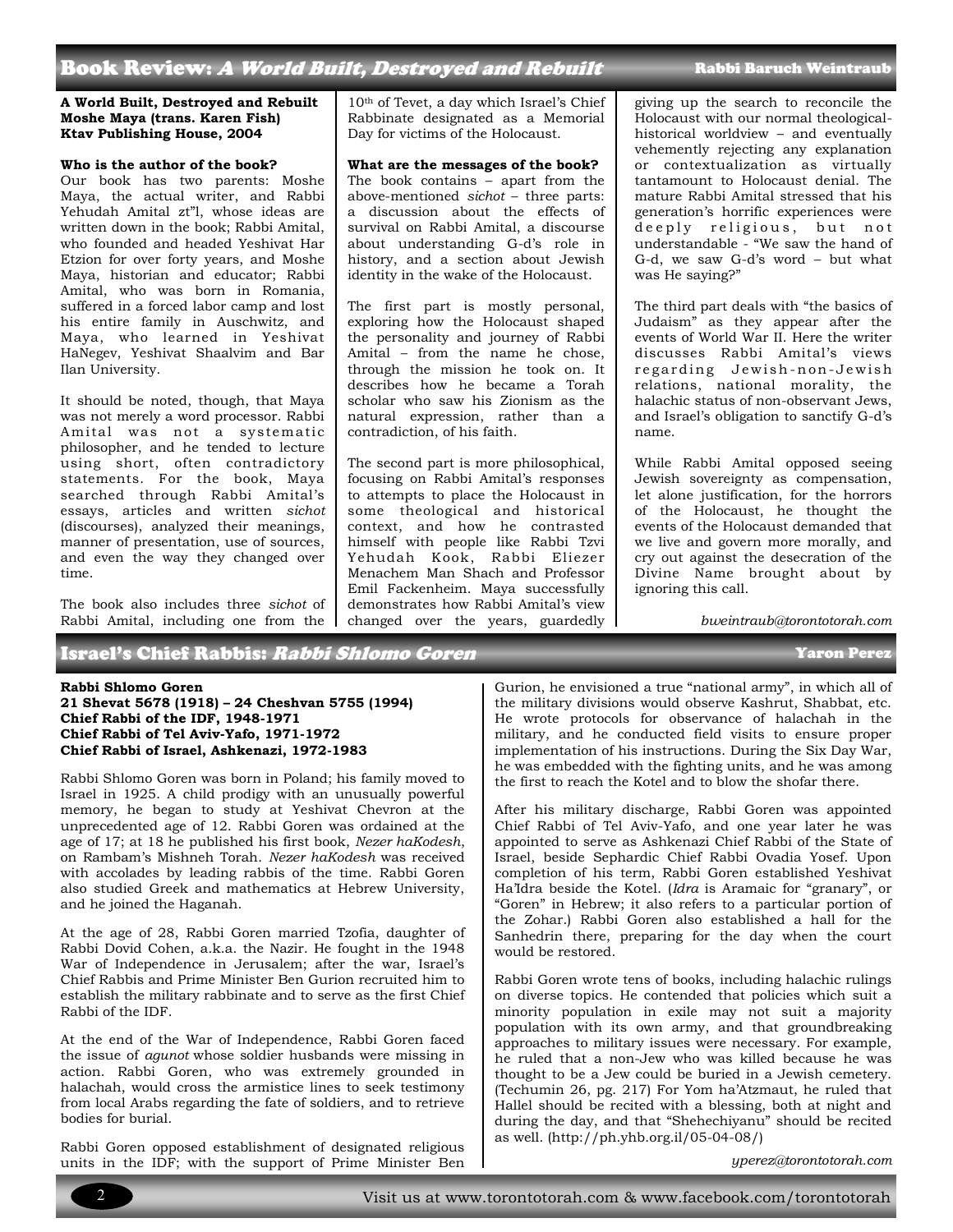## Biography Rabbi Betzalel Ashkenazi Rabbi Jonathan Ziring

Rabbi Betzalel ben Avraham Ashkenazi (ca. 1520 – ca. 1592) was a talmudic scholar in Ottoman Palestine during the 16th century. He spent most his life in Egypt, where he studied with Rabbi בענין מצות לא תעשה אחת כתובה בעשרת David ben Shlomo ibn Zimra (Radbaz), and Rabbi Yisrael de Curial. His most famous student was the famed Kabbalist, Rabbi Isaac Luria, the Arizal.

Rabbi Ashkenazi is best known as the author of *Shitah Mekubetzet*, a commentary on the Talmud which primarily compiles the comments of various early authorities. For a long time, until the republishing of many older manuscripts, his work was the only way to access these commentaries, such as those of Meiri and various Tosafists. In his dissertation, Dr. Shlomo Toledano argued that *Shitah Mekubetzet* is not just a compendium of talmudic **commentary**, but also of talmudic **methodology**, and it reflects not just Rabbi Ashkenazi's primary methodology (that of the Sephardic schools), but also the methodologies of those he rejected. Rabbi Ashkenazi also wrote a collection of responsa, as well as *Klalei haTalmud* on methodology for Talmud study.

Rabbi Ashkenazi was so accepted an authority that he challenged the standing of the *nagid,* the political leader of the Jews, whose position had devolved into an arbitrary aristocratic privilege. In 1587, a dispute occurred in Jerusalem over the question of whether scholars not engaged in business should contribute to the taxes paid by the Jewish community to the pasha. Rabbi Ashkenazi, together with several other rabbis, ruled that rabbis, scarcely able to support themselves, should be exempt from all taxes. That same year he moved to Israel, settling in Jerusalem. His prestige allowed him to create some level of peace between the Ashkenazi and Sephardi communities there, who had been arguing about the proper division of tax responsibilities, ensuring that the Ashkenazim would help support the impoverished Sephardim.

*jziring@torontotorah.com*

## Torah and Translation On Kidnapping Rabbi Betzalel Ashkenazi, Responsum #39 Translated by Rabbi Jonathan Ziring

הדברות, והיא "לא תגנוב", כי בגונב נפשות הכתוב מדבר: וכל גנבה היא שלא מדעת הבעלים וכאן מדעת הבעלים, ויותר צודק היה לשון "לא תגזול" כי הגזילה היא מדעת הבעלים ע"כ .

תשובה... וקושטא דמילתא היא דליכא חיוב מיתה אלא בגונב נפש ולא בגוזל, דכתב הר"מ במז"ל בפ"ט מה' גניבה וז"ל "אין הגנב חייב מיתת חנק עד שיגנוב בן אדם ויכניסנו לרשותו וישתמש בו וימכרנו לאחרים, שנאמר 'והתעמר בו ומכרו '", ע " כ משמע להדיא דדוקא כשגנבו, אבל אם תקף באחד מישראל לפני אחיו ונשתמש בו ומכרו אינו חייב. והיינו טעמא, דעשויין בעלי זרוע ליפול, וכיון שידעו בו ישראל דנמכר עכ " פ יפדוהו והרי אינו אבוד, משא " כ בגנוב דלא ידע בו אדם בגניבתו והרי הוא אבוד לעולם.

ואפי ' בגנבו, קי " ל דאם גנבו ונשתמש בו ומכרו ועדיין האיש ברשות עצמו ולא הכניסו הגנב לרשותו, פטור. וגדולה מזו אמרו דאם מכרו לאחד מקרוביו של גנוב, כגון שמכרו לאביו או לאחיו, הרי זה פטור שנאמר " גונב נפש מאחיו " עד שיבדלנו מאחיו ומקרוביו במכירה, כמו שכתב הרב במז"ל...

והילכך שפיר קרי ליה " גניבה ". ואינו ענין כאן הא דמדעת הבעלים, דהגונב אינו בעל, ובעליו הם אביו ואחיו ושאר קרוביו שנגנב, והובדל זה מהם, וכלפי מי שנגנב ממנו קרי כאן "שלא מדעת הבעלים."

[Ed. note: Halachah explains the Hebrew term *geneivah* as surreptitious theft, and *gezeilah* as open theft.]

Regarding one prohibition from the Ten Commandments, namely "*Lo tignov –* Do not steal", where the verse refers to kidnapping: "*Geneivah"* is always without the owner's awareness. Here, it is with the owner's awareness [understanding the kidnapped person to be the "owner"]. Thus, the language *tigzol* would have been more proper, as "*gezeilah"* is with the owner's awareness!

Answer:… The truth is that there is no capital punishment unless one is *goneiv,*  not *gozeil,* a person, as the Rambam wrote (Laws of Theft Chapter 9), "The thief is not liable for the death penalty of strangulation until he steals [*goneiv*] a person, takes him into his domain, uses him, and sells him to others, as it says 'and he enslaved him and sold him.'" It sounds explicitly as though only when he was *goneiv* him, but if he grabbed another a Jew in front of his brothers, used him, and sold him, he would not be liable. And this is the reason – for strongmen are wont to fall, and since Jews know that he was sold, they will redeem him, and he is not lost. This is not the case in *geneivah*, where no one knows that he was stolen, he is lost forever.

And even when he is stolen [with *geneivah*], we assume that if he stole him, used him, and sold him, but the [stolen] person is still in his own property, and the thief has not taken him into [the thief's] property, then he would be exempt. Even more so, [the sages] said that if he was sold to one of the relatives of the stolen person, such as if he sold him to his father or brother, [the thief] is exempt, for the text says "one who steals a person from his brothers" – until he separates him from his brothers and relatives through this sale, as Rambam wrote...

Therefore, it is well to call this *geneivah*. It is not a case of theft with the owner's awareness, for the stolen one is not the owner. The owners are his father, brother, and other relatives from who he was stolen and separated, and regarding those from he was stolen, it is "not with the owner's awareness."

[Ed. note: Think about the relevance to the story of selling Yosef.]